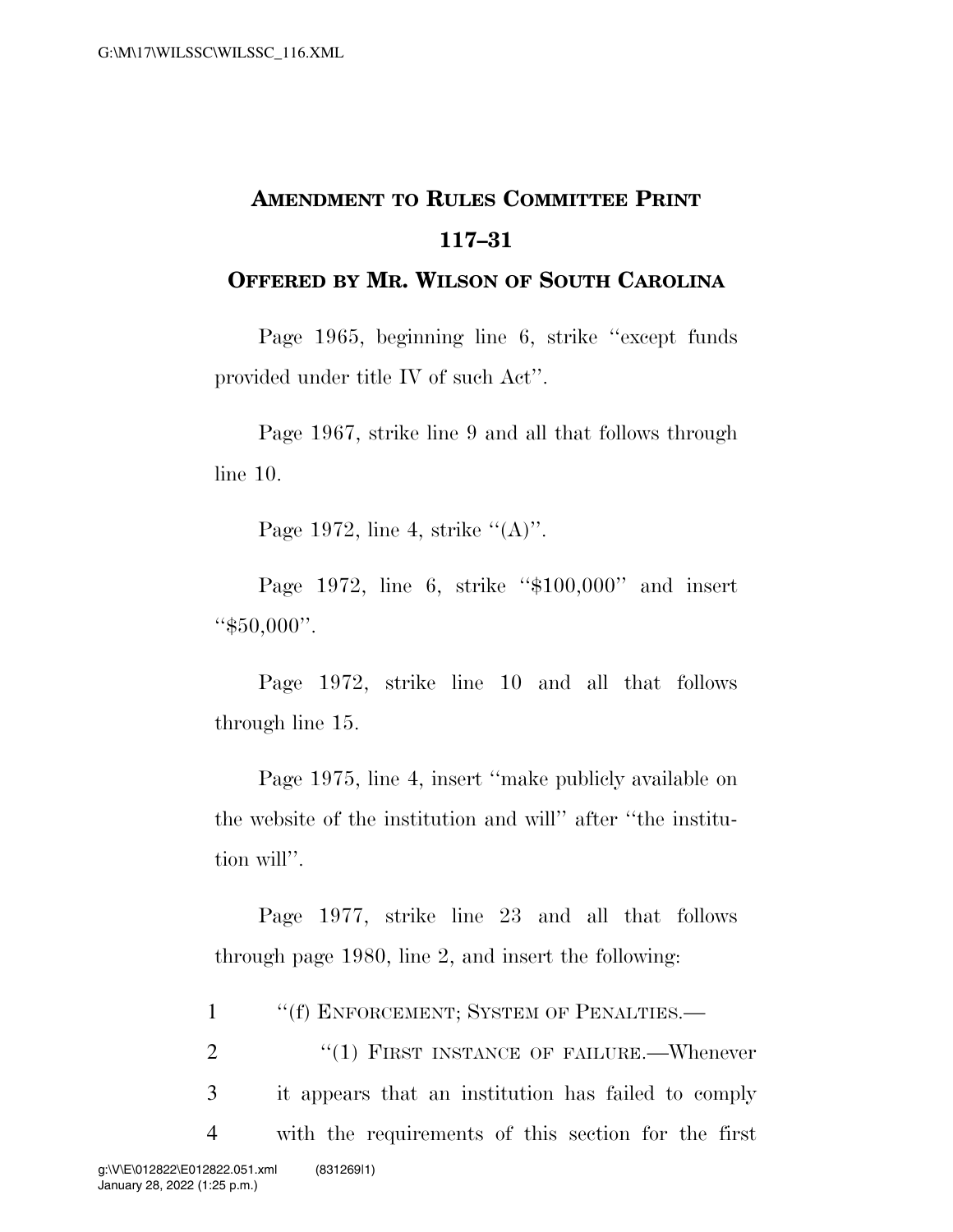$\mathfrak{D}$ 

 time in a 3-year period, and except in a case in which a civil action is brought against an institution under paragraph (3)—

 ''(A) the Secretary shall issue a written warning to such institution that sets forth each failure of compliance, each corrective action that the institution shall take to be in compli- ance, and the requisite time period in which the institution must take such corrective action; and

11 ''(B) the institution shall be provided the opportunity to respond to the Secretary not later than 60 days after the date on which the warning is received by the institution.

 ''(2) SECOND INSTANCE OF FAILURE.—In a case in which an institution received a written warn- ing under subparagraph (A), and the institution ap- pears to have failed to comply with the requirements of this section for the second time during the 3-year period beginning on the date on which such warning was received by the institution under subparagraph (A), upon a judicial finding that such institution has failed to comply with the requirements of this sec- tion, including any rule or regulation promulgated under this section, the Court shall impose a civil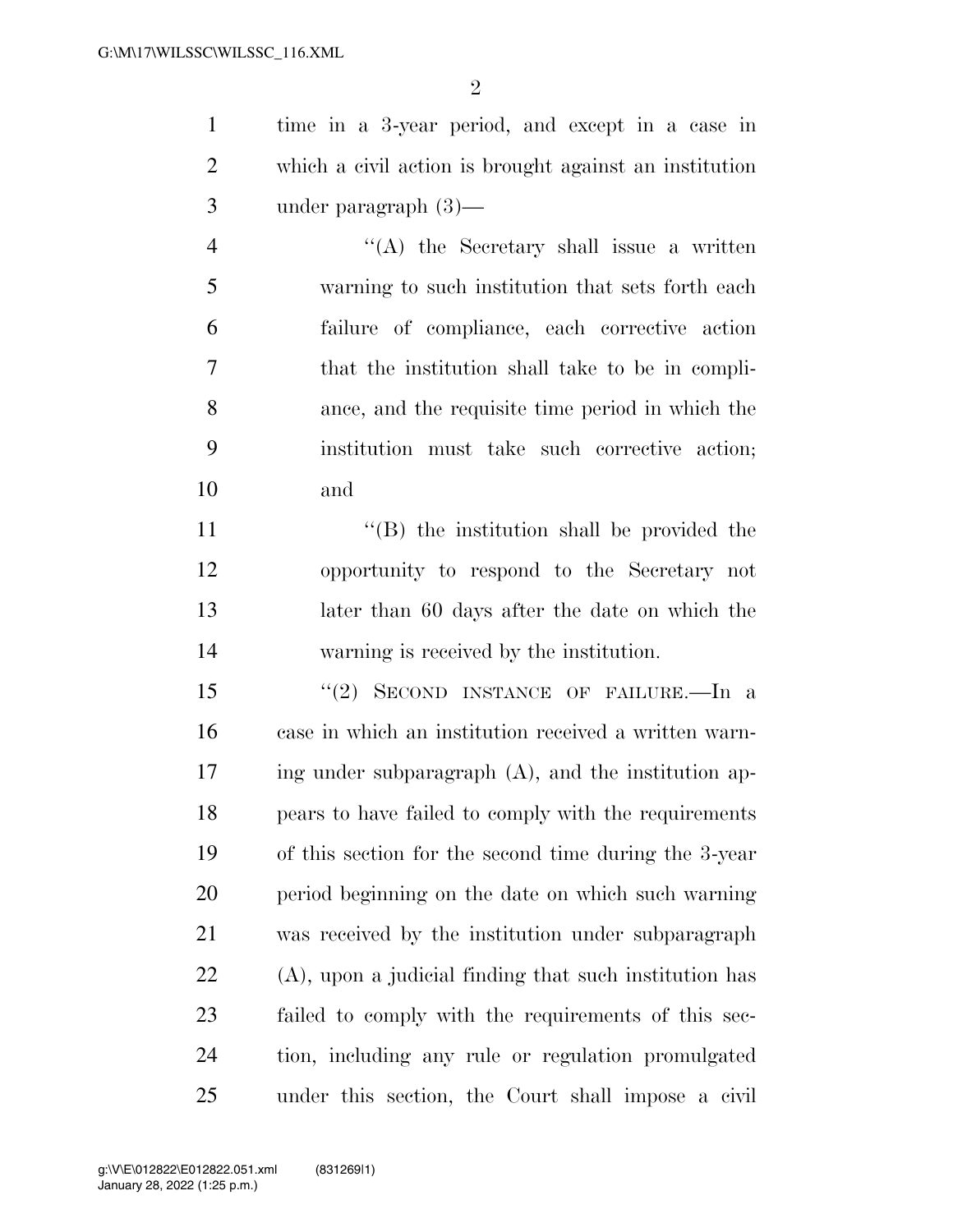penalty in an amount that does not exceed amount of funds provided by the foreign source to the insti- tution and which is the subject of the institution's failure under this subparagraph.

5 "(3) THIRD OR SUBSEQUENT INSTANCE OF FAILURE.—

 ''(A) JUDICIAL FINDING.—In a case of an institution on which a civil penalty was imposed under subparagraph (B), and such institution appears to have failed to comply with the re- quirements of this section for a third time, or any time thereafter, during the 3-year period beginning on the date on which a warning was received under subparagraph (A), upon a judi- cial finding that an institution has failed to comply with the requirements of this section, including any rule or regulation promulgated under this section, the Court shall impose a civil penalty in an amount equal to the amount of funds provided by the foreign source to the institution and which is the subject of the insti-22 tution's failure under this subparagraph.

23 "(B) INELIGIBILITY.—In a case in which the court finds that an institution has failed to comply with the requirements of this section for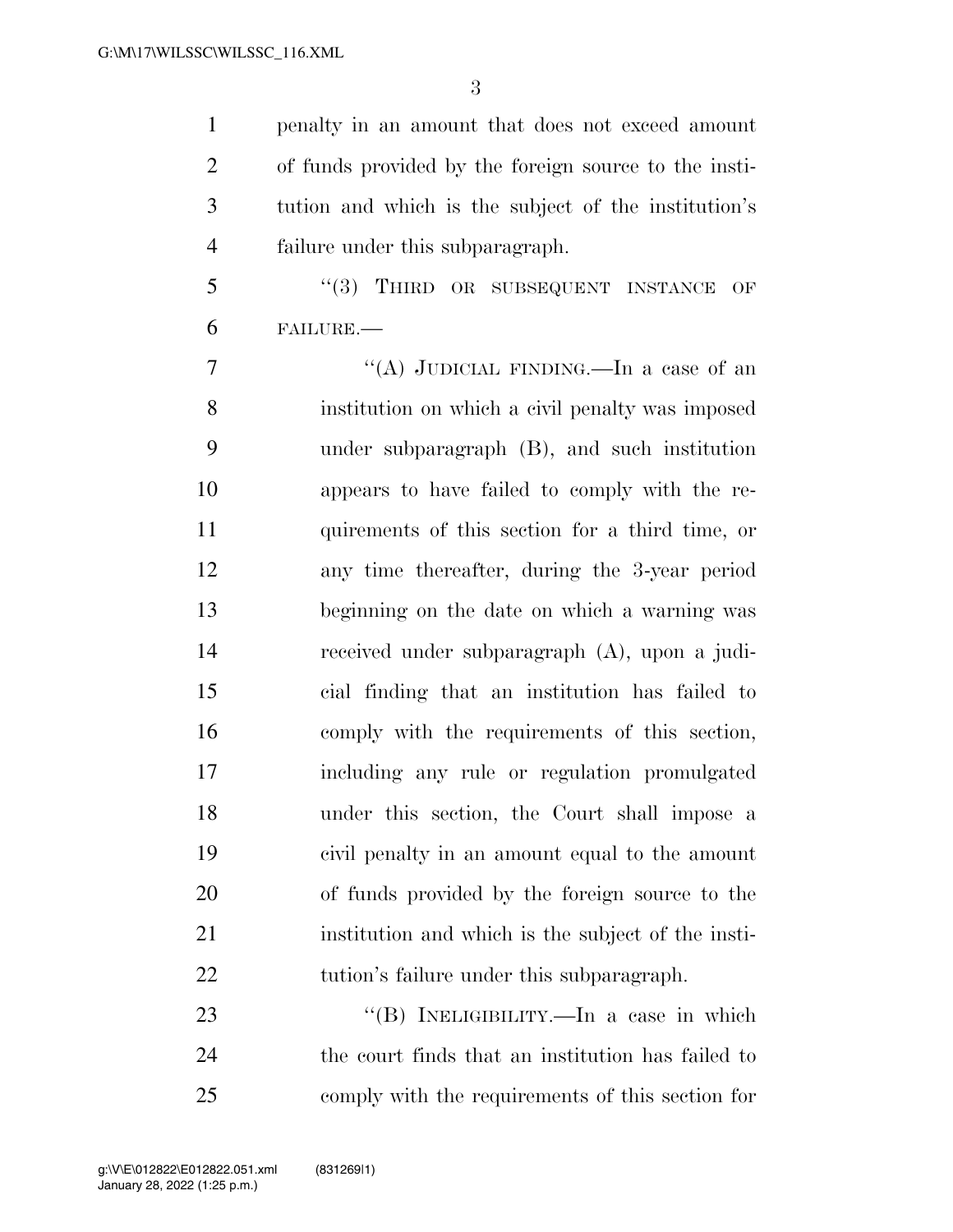4

| $\mathbf{1}$   | a third time, or any time thereafter, during the    |
|----------------|-----------------------------------------------------|
| 2              | 3-year period beginning on the date on which a      |
| 3              | warning was received under subparagraph (A),        |
| $\overline{4}$ | including any rule or regulation promulgated        |
| 5              | under this section, the institution shall be ineli- |
| 6              | gible for new Federal research funding during       |
| 7              | the fiscal year following such a finding.".         |

Page 1985, line 7, strike ''\$50,000'' and insert ''\$10,000''.

Page 1985, line 8, insert ''publicly available and'' after ''maintain a''.

Page 1986, beginning line 6, strike ''Federal science and engineering funding'' and insert ''non-title IV Federal funding''.

Page 1986, line 14, strike "\$250" and insert ''\$1,000''.

Page 1986, line 15, strike "\$1,000" and insert ''\$25,000''.

Page 1986, line 22, strike "\$1,000" and insert ''\$25,000''.

Page 1986, line 22, strike "\$25,000" and insert ''\$50,000''.